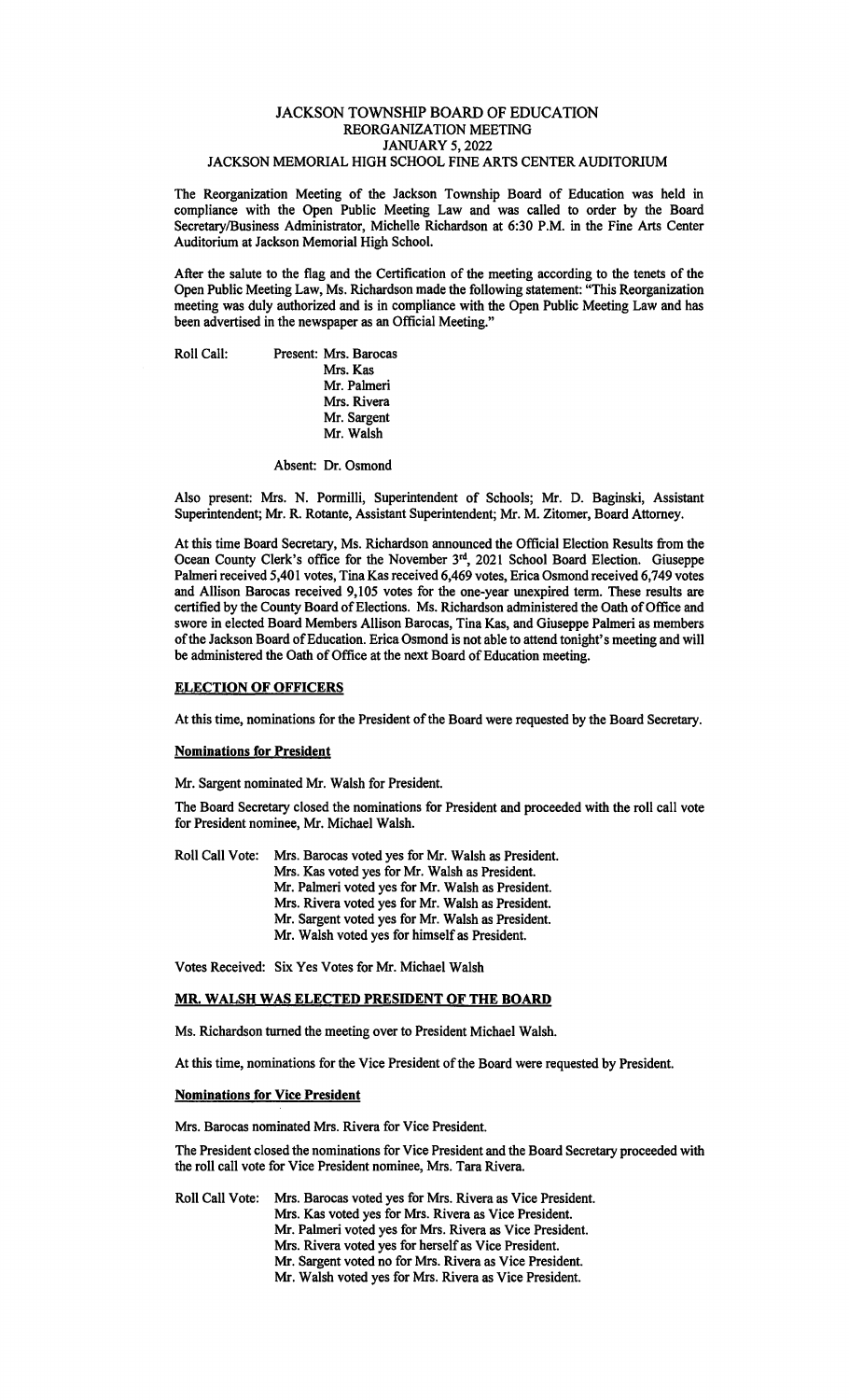Reorganization Meeting January 5, 2022 Jackson Memorial High School Fine Arts Auditorium

Votes Received: Five Yes Votes for Mrs. Rivera One No Vote for Mrs. Rivera

## **MRS. RIVERA WAS ELECTED VICE PRESIDENT OF THE BOARD**

On a motion by Mrs. Rivera, seconded by Mr. Sargent, the reorganization agenda was amended through the following motion read by Mrs. Rivera:

"I make a motion to amend resolutions:  $Q$ ,  $R$ ,  $S$  &  $V$  to change the term of their contracts to February 1, 2022 through April 20, 2022, and

Be it further resolved, that the Business Administrator should solicit proposals from other qualified professionals for those services."

Roll Call: Yes: Mrs. Barocas Mrs. Kas Mr. Palmeri Mr. Sargent Mrs. Rivera Mr. Walsh

On a motion by Mrs. Barocas, seconded by Mr. Sargent, the reorganization agenda as amended was moved for approval.

Roll Call: Yes: Mrs. Barocas Mrs. Kas Mr. Palmeri Mr. Sargent Mrs. Rivera Mr. Walsh

## **MOTION CARRIED**

Mr. Walsh turned the meeting over to Mrs. Pormilli.

Mrs. Pormilli thanked Mr. Walsh and congratulated all of the new Board Members. She congratulated the new President and Vice President and stated that she was looking forward to working with everyone. Normally during the reorganization meeting, the Superintendent does not give a report but she wanted to reiterate for the Board and the public who are listening about the reasons for virtual learning this week. The reasons for our virtual learning this week are solely based on the lack of staff to safely open all of our buildings and transport our students. We had, at the time of the decision, over 180 staff members out; that number has climbed and continues to climb. Tomorrow there will be 212 staff members who are either in isolation quarantined or out of work for another reason. This is a short-term virtual learning period until we get staff back. We are on target to open for in-person learning on Monday with a number of staff who will be returning from quarantine. That is our full intention to be in-person learning on Monday. To reiterate, this is because of staffing only. Every other staff member who is well is in our buildings. They are not working from home; they are working here. There have been some questions about why there are cars in parking lots. It is because the staff who are not in isolation and quarantine are working in the building. That helps us cover when we have lastminute call-outs. We are all-hands-on-deck helping each other. We are on target as ofnow to be open for in-person learning on Monday and that was our goal from the start. It has been a very difficult decision to make; we fought it to the very end. But we safely could not get our students back and forth to school, nor would we have appropriate coverage of things.

Mr. Sargent asked if there was a timeline for when Mrs. Pormilli was going to inform parents.

Mrs. Pormilli answered that she will be informing everyone on Friday where the District stands. The community, parents, and educators will know at that time.

At this time, she turned the meeting over to Mr. Zitomer to provide the Board of Education Code of Ethics.

### **Board Attorney Advisement** - **Code of Ethics**

Mr. Zitomer welcomed the new Board of Education members and stated that for purposes of tonight's meeting, he was going to give a brief executive summary of the New Jersey School Ethics Act. He will present a more formal PowerPoint presentation at the regular meeting in January.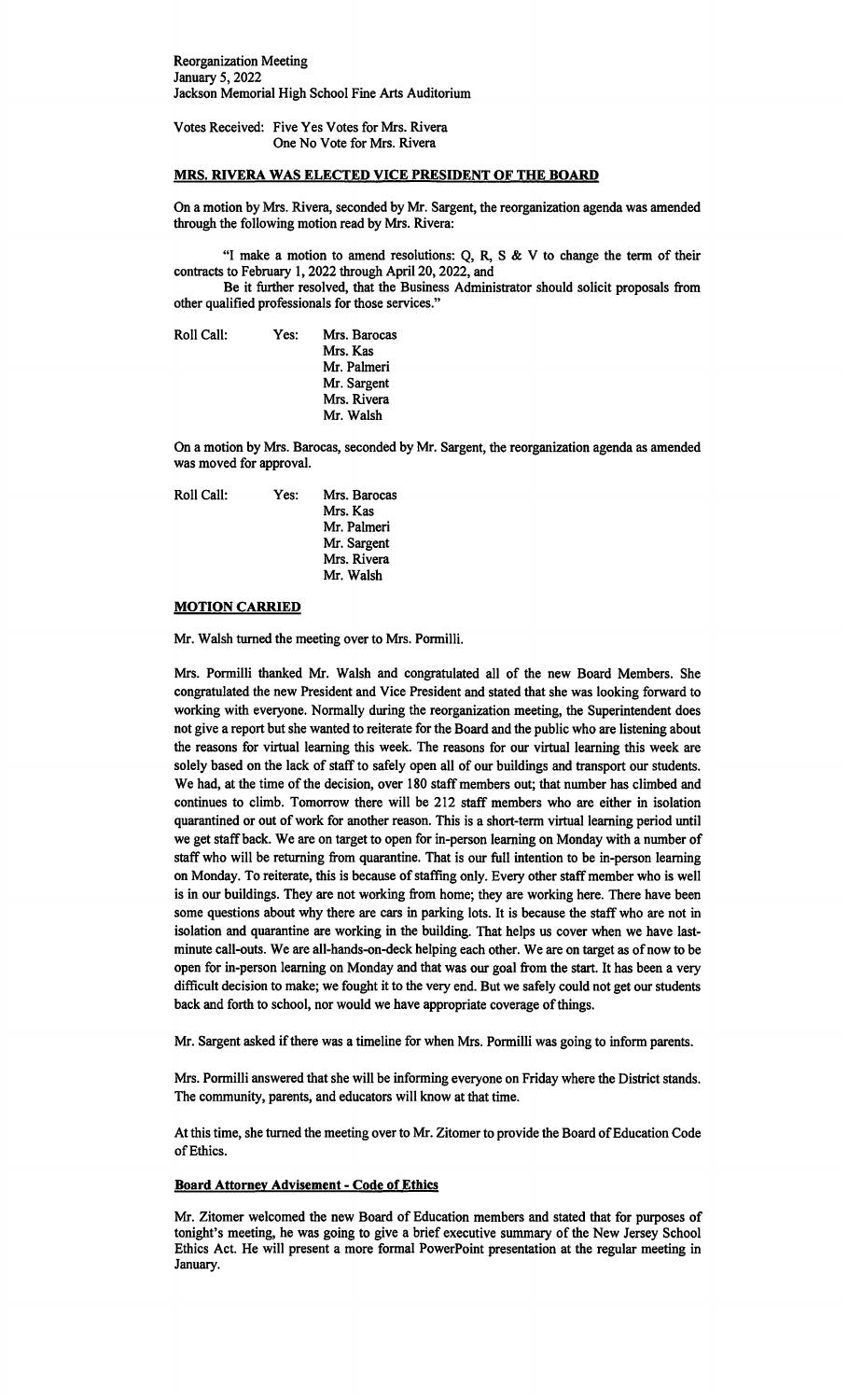Reorganization Meeting January 5, 2022 Jackson Memorial High School Fine Arts Auditorium After presenting, Mr. Zitomer asked the Board if they have any questions.

There were no questions presented.

Mr. Zitomer turned the meeting back to Board President, Mr. Walsh.

# **SEPARATE BOARD MOTION & VOTE ON MOTION #1E SCHOOL ETHICS ACT AND CODE OF ETHICS**

On a motion by Mr. Sargent, seconded by Mrs. Rivera, the Board of Education reaffirmed the School Ethics Act and Code of Ethics for School Board Members.

**Document A.** 

Roll Call: Yes: Mrs. Barocas

Mrs. Kas Mr. Palmeri Mr. Sargent Mrs. Rivera Mr. Walsh

# **MOTION CARRIED**

On a motion by Mr. Sargent, seconded by Mrs. Rivera, the Board of Education approved the following motions 1F through 1BB in block formation:

- F. The Board of Education authorized the use of electronic equipment to record all official board meetings for the period of February 1, 2022 through January 31, 2023 for the purpose of preparing the official minutes, such recordings to be maintained for 45-days.
- G. The Board of Education designated the cost of \$15.00 per year for disseminating the annual notice (as provided in the Guidelines, re: Open Public Meeting Law), to any person requesting same, other than those so designated in the law. Designated recipients by law are: township clerk and the newspaper being officially designated by the Board.
- H. The Board of Education designated the Asbury Park Press as official newspaper of the Board of Education.
- I. The Board of Education reaffrrmed the Board's rules and regulations, policies, curriculum and employee labor contracts as they now exist.
- J. The Board of Education reaffirmed the Robert's Rules of Order, Newly Revised, as the guide for the conduct of all meetings when specific statutory guidance is lacking.
- K. The Board of Education reaffrrmed the Combined Committee of the Whole (COTW)/Business meeting structure.
- L. The Board of Education designated the following banks as official banks of the Jackson Board of Education for the period of February 1, 2022 through January 31, 2023:
	- Ocean First Bank
	- **Bank of America**
	- New Jersey ARM
	- NJ Cash Management Fund
	- TD Bank<br>• U.S. Bank
	- U.S. Bank<br>• BeiCapital
	- BciCapitaVFirst Hope Bank
	- **Sterling National Bank**
	- **BNY Mellon**
- M. The Board of Education approved the following Resolution authorizing direct deposit for the period of February 1, 2022 through January 31, 2023:

## RESOLUTION OF THE BOARD OF EDUCATION OF THE TOWNSHIP OF JACKSON, COUNTY OF OCEAN

# AUTHORIZING DIRECT DEPOSIT OF EMPLOYEES' COMPENSATION

WHEREAS, on March 14, 2013, Governor Chris Christie signed N.J.S.A. 52:14-lSh, which requires direct deposit for all State employee compensation on and after July 1, 2014 and allows counties, county colleges, municipalities, and local school districts to opt for mandatory direct deposit for all employee compensation on or after July 1, 2014 into law; and

WHEREAS, P.L. 2013 c. 38 further provides that a local school district is authorized to grant an exemption from the requirements adopted pursuant thereto, on such terms and conditions as the district may deem necessary, which exemption includes seasonal and temporary employees as may be deemed necessary; and

WHEREAS, the Jackson Township Board of Education has implemented this system since May 2014 as part of its payroll account procedures for all School District employees; and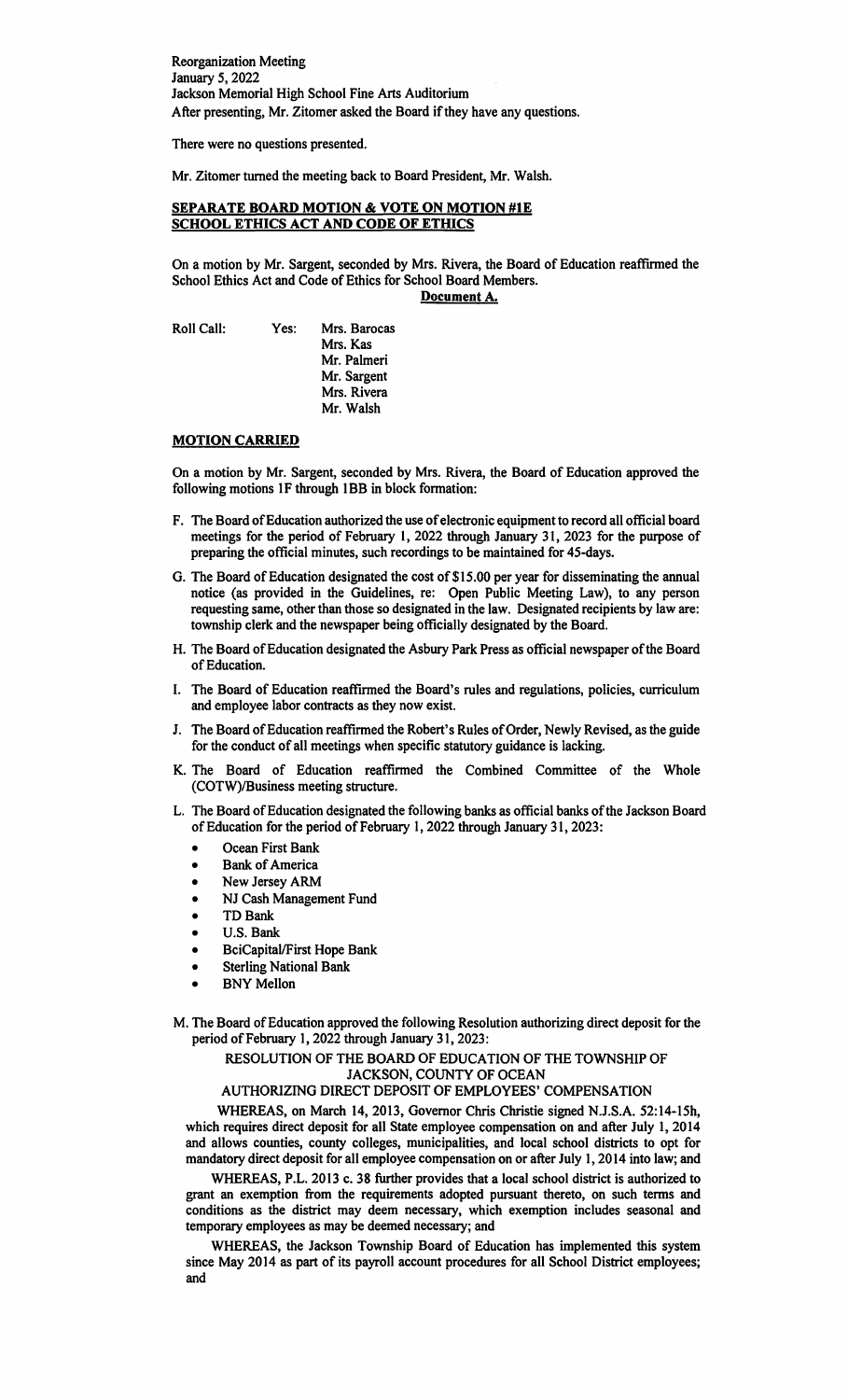January 5, 2022

Jackson Memorial High School Fine Arts Auditorium

NOW THEREFORE, BE IT RESOLVED by the Board of Education of the Township of Jackson and the County of Ocean, New Jersey, as follows:

- 1. The Jackson Township Board of Education authorizes the Business Administrator/Board Secretary to continue to implement a system for direct deposit of net pay for all employees, pursuant to N.J.S.A. 52:14-15h.
- 2. The Board Secretary and the Board Attorney shall take all further action necessary to effectuate the direct deposit of net pay for all employees directly deposited in a specific banking institution in a checking account, savings account, or share account designated in writing by the employee.
- 3. The Board shall make available for such employees who have net pay directly deposited as described hereinabove, all information concerning net pay, any accompanying information approved for distribution with net pay, and W-2 forms in accordance with applicable federal law, only on the Internet with restricted access and policies and procedures to protect the integrity and confidentiality of the information.
- 4. The Board is authorized to grant an exemption from the requirements adopted pursuant to N.J.S.A. 52:14-ISh, on such terms and conditions as the Board may deem necessary.
- 5. The Board is authorized to grant an exemption for seasonal and temporary employees as the Board may deem necessary.
- 6. The Board's current designated banking institution is Ocean First Bank which shall implement the direct deposit program for banking purposes.

| Date                   | <b>Type of Meeting</b>                                      | <b>Time</b> | Location                         |
|------------------------|-------------------------------------------------------------|-------------|----------------------------------|
| <b>January 5, 2022</b> | Reorganization                                              | 6:30 PM     | <b>JMHS Fine Arts Auditorium</b> |
| January 19, 2022       | <b>Combined COTW/Business</b>                               | 6:30 PM     | <b>JMHS Fine Arts Auditorium</b> |
| February 16, 2022      | Combined COTW/Business/<br>2022-2023 Budget Presentations   | 6:30 PM     | <b>JMHS Fine Arts Auditorium</b> |
| March 16, 2022         | Combined COTW/Business/<br>Adopt Tentative 2022-2023 Budget | 6:30 PM     | <b>JMHS Fine Arts Auditorium</b> |
| April 27, 2022         | Combined COTW/Business/<br>2022-2023 Budget Hearing         | 6:30 PM     | <b>JMHS Fine Arts Auditorium</b> |
| May 18, 2022           | <b>Combined COTW/Business</b>                               | 6:30 PM     | <b>JMHS Fine Arts Auditorium</b> |
| June 22, 2022**        | <b>Combined COTW/Business</b>                               | 6:30 PM     | <b>JMHS Fine Arts Auditorium</b> |
| July 20, 2022          | <b>Combined COTW/Business</b>                               | 6:30 PM     | <b>JMHS Fine Arts Auditorium</b> |
| <b>August 17, 2022</b> | <b>Combined COTW/Business</b>                               | 6:30 PM     | <b>JMHS Fine Arts Auditorium</b> |
| August 31, 2022        | <b>Business-Personnel only</b>                              | 6:30 PM     | <b>JMHS Fine Arts Auditorium</b> |
| September 21, 2022     | <b>Combined COTW/Business</b>                               | 6:30 PM     | <b>JMHS Fine Arts Auditorium</b> |
| October 19, 2022       | <b>Combined COTW/Business</b>                               | 6:30 PM     | <b>JMHS Fine Arts Auditorium</b> |
| November 16, 2022      | <b>Combined COTW/Business</b>                               | 6:30 PM     | <b>JMHS Fine Arts Auditorium</b> |
| December 21, 2022      | <b>Combined COTW/Business</b>                               | 6:30 PM     | <b>JMHS Fine Arts Auditorium</b> |
| <b>January 4, 2023</b> | Reorganization                                              | 6:30 PM     | <b>JMHS Fine Arts Auditorium</b> |
| January 18, 2023       | <b>Combined COTW/Business</b>                               | 6:30 PM     | <b>JMHS Fine Arts Auditorium</b> |

N. The Board of Education set the official meeting schedule as follows:

- 0. The Board of Education appointed the firm of Schenck, Price, Smith & King, LLP, as general legal and labor counsel to the Board of Education for the period of February 1, 2022 through January 31, 2023, in accordance with the terms of the annual retainer agreement.
- P. The Board of Education appointed Comegno Law Group, Morrestown, New Jersey as Special Education Counsel for the period of February 1, 2022 through January 31, 2023, in accordance with the terms of the retainer agreement on file with the Business Administrator.
- Q. The Board of Education appointed Brielle Orthopedics, as School Physician for the period February 1, 2022 through April 20, 2022, at an annual fee of \$30,000.00, hourly rate of \$250.00 for additional duties and a fee of \$75.00 for walk-in physical examinations.
- R. The Board of Education appointed Integrity Consulting Group as Broker of Record for Employee Benefits for the period of February 1, 2022 through April 20, 2022, in accordance with 18A:18A-5(10) as an (EUS) Extraordinary Unspecifiable Service.
- S. The Board of Education appointed Glenn Insurance, Inc., Absecon, New Jersey, as Broker of Record for Property, Casualty and Worker's Compensation Insurance and Student Accident Insurance for the period of February 1, 2022 through April 20, 2022, in accordance with 18A: 18A-5(10) as an (EUS) Extraordinary Unspecifiable Service.
- T. The Board of Education appointed George Stone as Treasurer of School Funds for the period of February 1, 2022 through January 31, 2023, at a salary of \$8,085.00.
- U. The Board of Education appointed the firm of Suplee, Clooney & Company as Board Auditor for the period July I, 2022 through June 30, 2023 to conduct the 2021-2022 audit in the amount of  $$37,650.00$ .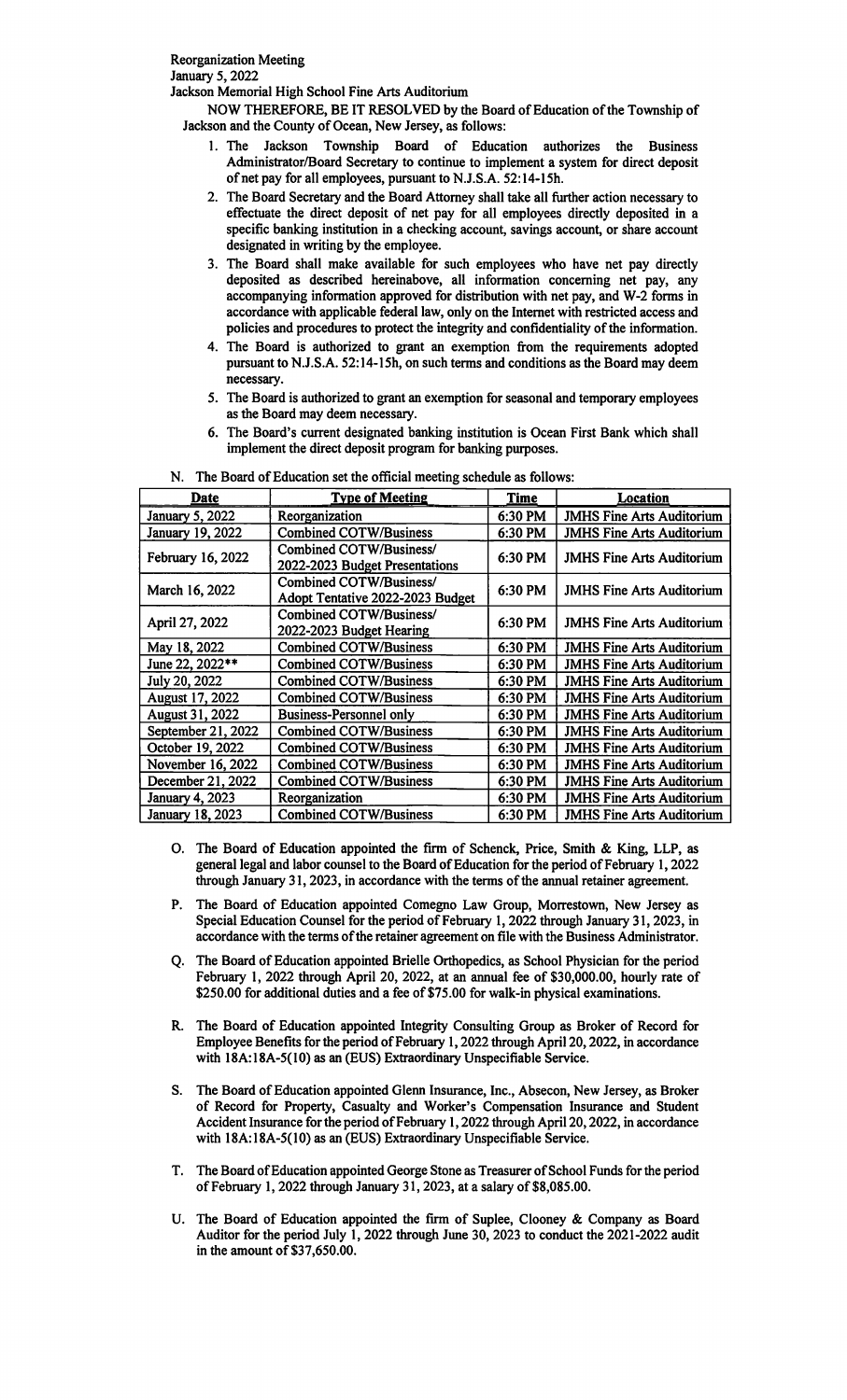Reorganization Meeting January 5, 2022

Jackson Memorial High School Fine Arts Auditorium

- V. The Board of Education appointed Spiezle Architectural Group, Inc. Architect, as District Architect of Record for the period of February I, 2022 through April 20, 2022, in accordance with the terms of the professional services contract.
- W. The Board of Education appointed School Bus Ads, JAX Media Innovations for School Bus Advertising and approves a renewal contract to provide revenue sources for the Jackson Township Board of Education for the period of February 1, 2022 through January 31, 2023, as per the policy of the Jackson Township Board of Education and the guidelines of the State of New Jersey.
- X. The Board of Education appointed Ms. Michelle Richardson as the Qualified Purchasing Agent for the period of February 1, 2022 through January 31, 2023.
- Y. The Board of Education, in compliance with the Department of the Treasury, Affirmative Action Office, designated Patricia Senus, Purchasing Specialist, as Public Agency Compliance Officer for the Jackson School District.
- Z. The Board of Education designated Mr. Anthony Bruno, Director-Buildings & Grounds for the following responsibilities, for the period of February 1, 2022 through January 31, 2023:
	- a. AHERA Representative
	- b. Asbestos Management Officer
	- c. Designated Person
	- d. District Safety Coordinator
	- e. EPA Designated Point of Contact
	- f. Indoor Air Quality Point of Contact
	- g. Integrated Pest Management Coordinator
	- h. Lead Paint Removal and Restoration
- AA. The Board of Education acknowledged receipt of procedures regarding "over expenditure of funds" N.J.A.C. 6A:23A-16.10(c)(4) (formerly N.J.A.C. 6:20-2.12(d)), with forms to be sent directly to the county superintendent of schools, if they suspect an over-expenditure of funds in the district.

### **Document 8.**

BB. The Board of Education authorized the Superintendent of Schools to sign and file all grant applications to the United States government and state government for educational program grants and to represent the District as required in reference to such grant applications.

Roll Call: Yes:

Mrs. Barocas Mrs. Kas Mr. Palmeri Mr. Sargent Mrs. Rivera Mr. Walsh

### **MOTIONS CARRIED**

### **PUBLIC FORUM**

On a motion by Mrs. Rivera, seconded by Mr. Sargent, the public forum was opened by acclamation.

Devorah Grushkin, a resident, spoke about the difficulties she faced in transporting her children to private schools in Lakewood and how late notice from the District impacted making transportation arrangements.

Esti Friedman, a resident, spoke about the same issue as Mrs. Grushkin.

Suri Robinson, a resident, spoke about the same issue.

Rachel Warman, a resident, spoke about the same issue.

Seeing no one else come forward, on a motion by Mr. Sargent, seconded by Mrs. Rivera, the public forum was closed by acclamation.

Mrs. Pormilli addressed the comments made in public forum. She thanked the community members who spoke this evening for sharing their concerns and for sharing your concerns. She also thanked the rest of those in the audience for coming out tonight. She briefly addressed the situation that the District was in this past year and how the decision was made in order to provide Aid-in-Lieu versus transportation to all of those in the non-public schools. There is a process we have to follow on those. For those who were involved in the research in the past year, that included Zoom meetings in attempts to open better rounds of communication, would know that we had to take it to a multi-step process before we could make that decision. We are required to do certain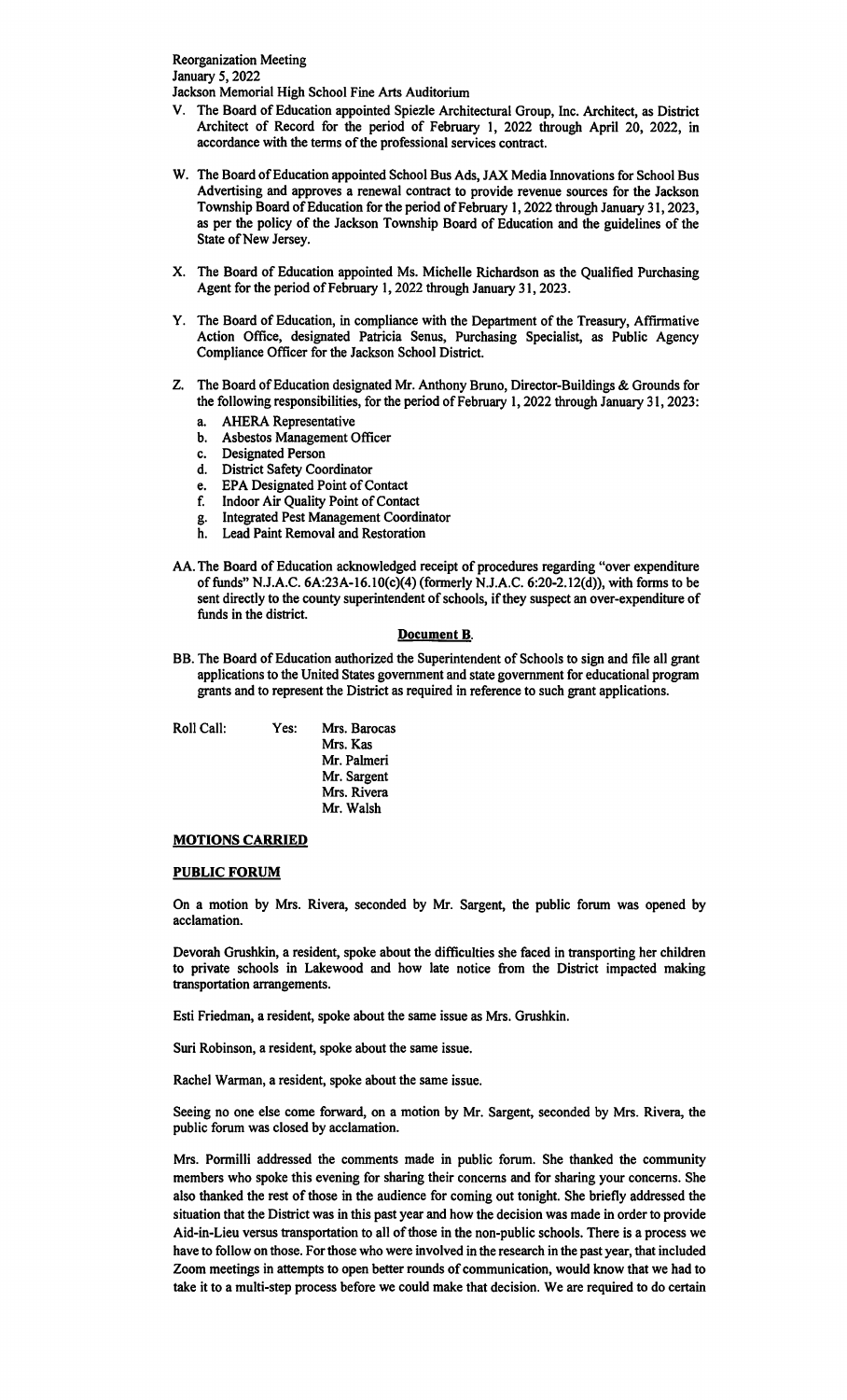Reorganization Meeting January 5, 2022 Jackson Memorial High School Fine Arts Auditorium things. One of which is to see if we can bus ourselves, whether in public school buses or putting it out to bid. We have to see if anyone takes any of those routes before we can commit to say we cannot provide transportation one way or another and instead we will provide AIL.

Meanwhile, during that process this past year, we have experienced a bus driver shortage, which did not help at all. That has crept upon us expectedly and it is a national driver shortage. There is a set timeline that we are required to let non-public community members know whether we can transport the students or not.

Ms. Richardson confirmed that the date to inform parents about transportation as set by the state is August 1 and forms are not received by the District until March 15.

Mrs. Pormilli continued that additionally, we were challenged with the fact that we had not had a director in our transportation department for a year so we were dealing with those challenges as well. We have since hired an interim director who is doing an excellent job and will be able to better guide us this year. We are committed to keeping lines of communication open. Ms. Richardson has been working over these past few months and establishing a better list of communication and how we are going to communicate with all involved. That should hopefully be improved. We are working to see if we can get things out a bit faster.

We do have a commitment to try and be better at communicating and getting information to parents as soon as we can but we have to work through certain channels to do that. Mrs. Pormilli stated that she can imagine how difficult it is to have to worry about children getting to school. She can understand that as a parent herself and she empathizes with the parents on that. We will continue to strive to communicate as soon as we possibly can. With having a director in place and Ms. Richardson who has been establishing a lot more protocols in our office so that communication is better and clear forms are better recorded, we are hopeful for improvement in all of those areas. We will continue to communicate and we appreciate you communicating tonight about the difficulties that have been had. We aim to get better at that.

Mrs. Pormilli asked if Ms. Richardson wanted to add anything and Ms. Richardson said that Mrs. Pormilli addressed the topic well. Mrs. Pormilli turned the meeting back over to Mr. Walsh.

## **RESOLUTIONS FOR ACTION**

### **FINANCE:**

On a motion by Mr. Sargent, seconded by Mrs. Rivera, the Board of Education approved the following motions in block formation:

1. The Board of Education accepted a direct appropriation of \$197,363.00 from the New Jersey School Development Authority (SDA), funds available to address emergent projects as well as capital maintenance projects. This is the Regular Operating District Grant Allocation available to our district. Upon submission to the New Jersey School Development Authority (SDA) of a duly-executed Certification, the New Jersey School Development Authority (NJSDA) and New Jersey Department of Education (NJDOE) will review the projects identified by the district and confirm the scope represents an eligible emergent project and/or a capital maintenance project. After confirmation, the SDA will provide the identified funds.

### Document C.

Roll Call: Yes:

Mrs. Barocas Mrs. Kas Mr. Palmeri Mr. Sargent Mrs. Rivera Mr. Walsh

## **MOTION CARRIED**

## **PERSONNEL:**

On a motion by Mrs. Rivera, seconded by Mr. Sargent, the Board of Education approved the following motions in block formation as follows:

1. The Board of Education approves the following Agreement:

Resolved, that the Board of Education approves the Separation Agreement with Employee I.D. #2122-05/101442; and

Be it further resolved that the Board accepts the employee's resignation, effective June 30, 2022.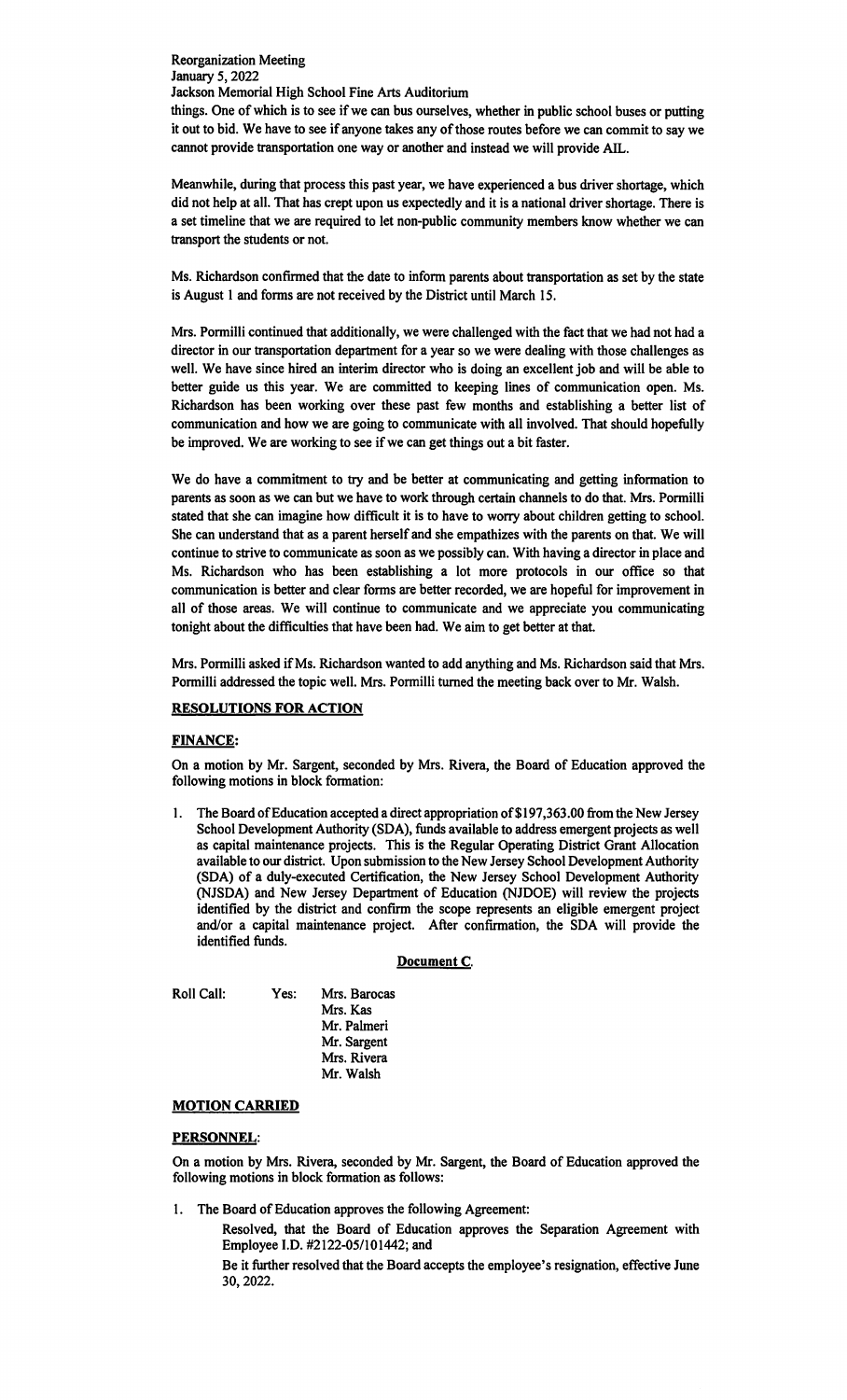Reorganization Meeting January 5, 2022 Jackson Memorial High School Fine Arts Auditorium

| Roll Call: | Yes: | Mrs. Barocas |
|------------|------|--------------|
|            |      | Mrs. Kas     |
|            |      | Mr. Palmeri  |
|            |      | Mr. Sargent  |
|            |      | Mrs. Rivera  |
|            |      | Mr. Walsh    |

## **MOTION CARRIED**

Mr. Sargent asked if there could be Board Comments tonight. He began by thanking the community for coming out and supporting the new Board Members. About transportation, he asked Mr. Walsh if he could be on the transportation committee this year. He wanted there to be another voice since Mr. Herman has retired from the Board and he wanted to be that person. He believes that the District should be able to provide details to parents by April 1. He was not sure if the Business Administrator would agree with him on that but they will talk in the future. He thinks that it would be fair to the private busing community to be prepared since they cannot secure busing for their students. If we wait until August 1 and he understood what the law was, it was not going to cut it from Jackson Township. That is not just for one group, but all groups of Jackson. In addition, we probably need to farm the whole busing situation out. In his "limited opinion," the AIL is not working. He also sees small vans pulling out of neighborhoods at high rates of speed; whether they are Jackson School District students or students from other schools, they are still students. It is very difficult to monitor the van drivers whereas it might be easier to monitor a school bus. The busing issues from the past are in the past and we need to give the Jackson School District a chance this year to try to make it work. He recognized that it did not work out last year for a lot of parents but he has faith in Mrs. Pormilli and the new transportation director that we can get this job done. The easiest way he can see it being done is by farming out transportation. He thinks that these issues have been expressed and we should not allow them to be held in the hands of people that are not capable of it. Once it is farmed out, maybe discussions can be had with the people that own the contract for the year.

Mrs. Pormilli asked for clarification of the term "farming out" and if it referred to going out to bid.

Mr. Sargent confirmed that is what he meant and that it should not take forever to go out to bid for these busing contracts.

Mrs. Pormilli explained that it takes a little bit of time because there is a process like everything we have to follow a legal process with documentation. We have to put them out to bid, wait for them to get back, and then have to take the lowest bid. Mrs. Pormilli asked Ms. Richardson to confirm how long that process takes.

Ms. Richardson answered that it takes approximately two months.

Mrs. Pormilli explained that that is why April might be tight. If we are not getting the forms until March, we still need a couple of months to get out to bid.

Mr. Sargent asked if the District could reallocate funds and staff to get the forms quicker.

Mrs. Pormilli answered that it could be discussed. It is more of a timeline process than a people process.

Mr. Sargent said that he cannot understand why it takes so long to get this done.

Mrs. Pormilli answered that it was good he asked to be on the transportation committee because that will help with his understanding of the process. They can discuss in the committee and then report publicly to the Board and the community. She stated that she is certainly looking to speed more timelines up as fast as we can.

Mr. Sargent pressed that two months in a timeframe. He asked if a May 15 date could be assumed.

Mrs. Pormilli answered that is a more realistic date.

Mr. Sargent told the audience to mark that date down and we will be looking for May 15 to be the ultimate deadline.

Mrs. Pormilli did not agree to May 15 is the ultimate deadline. She said it was a more realistic deadline. She stated that she would like the opportunity for the transportation committee to have the opportunity to outline the steps of the process and again, report it out to everybody.

Mr. Sargent asked how long the transportation director has been in the position.

Mrs. Pormilli answered that he has been in the position since mid-September.